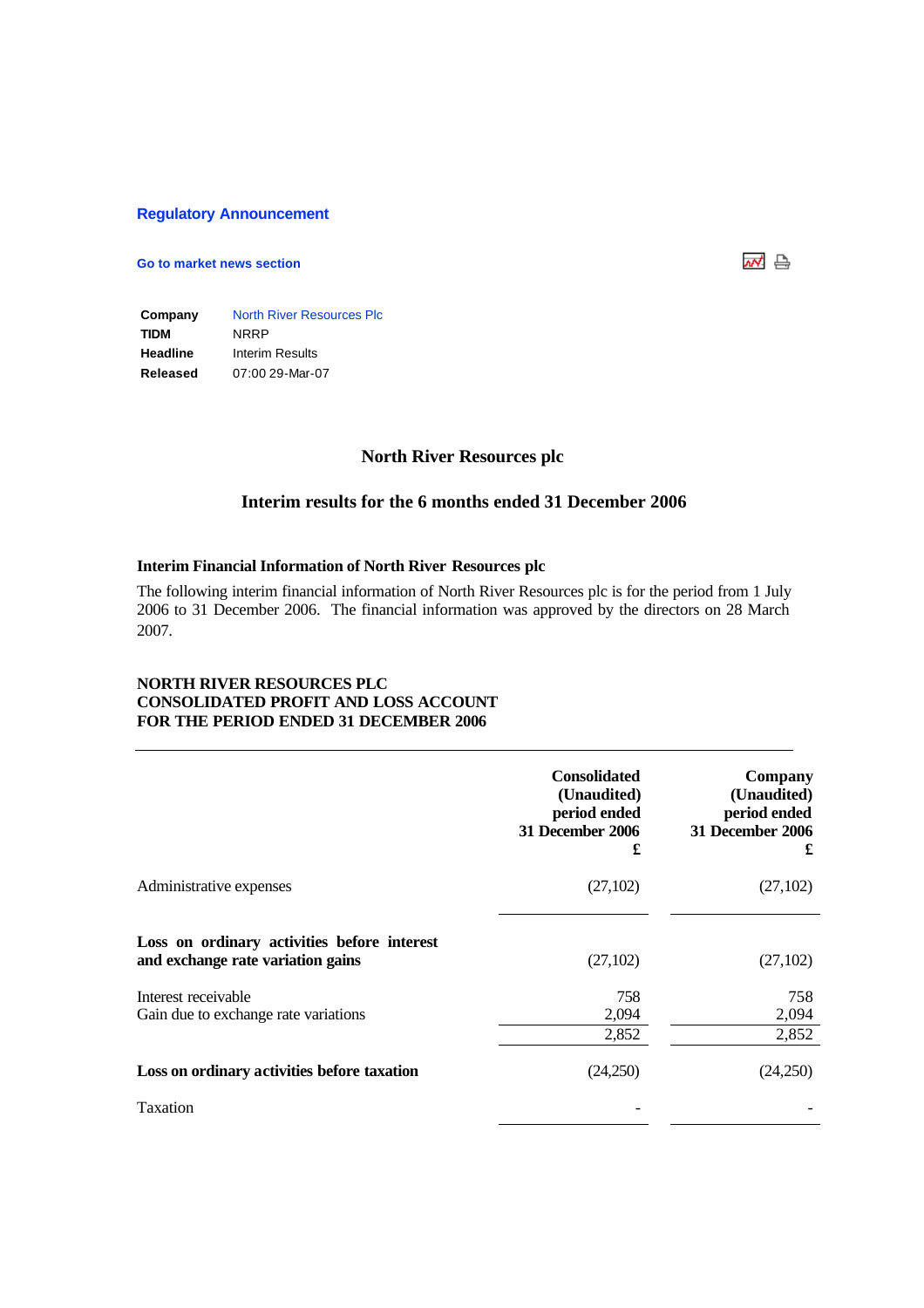**Loss on ordinary activities after taxation (24,250) (24,250)**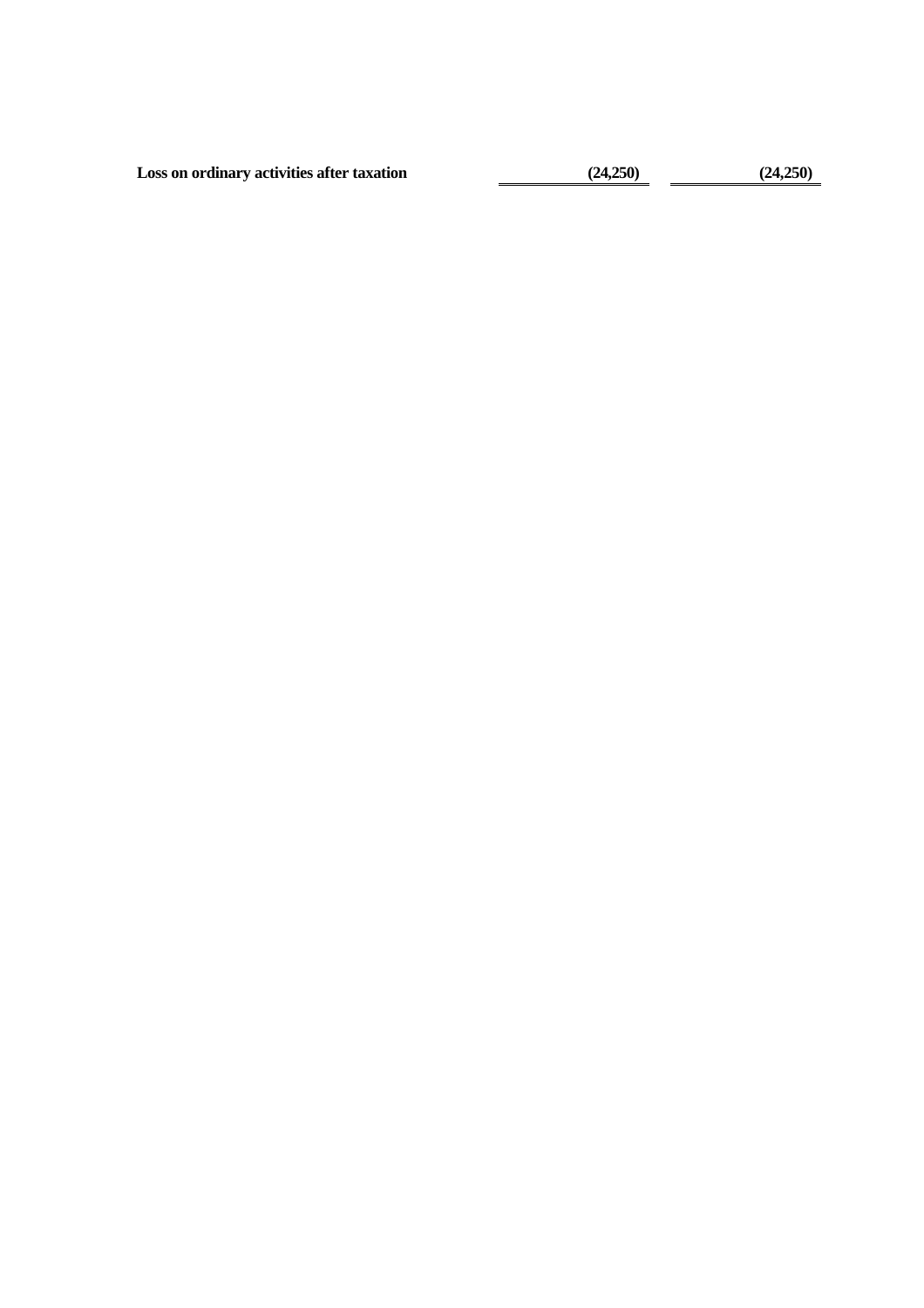# **NORTH RIVER RESOURCES PLC CONSOLIDATED BALANCE SHEET AS AT 31 DECEMBER 2006**

|                                                | <b>Note</b>      | <b>Consolidated</b><br>(Unaudited)<br><b>31 December 2006</b><br>£ | Company<br>(Unaudited)<br>31 December 2006<br>£ |
|------------------------------------------------|------------------|--------------------------------------------------------------------|-------------------------------------------------|
| <b>Fixed assets</b>                            |                  |                                                                    |                                                 |
| <b>Current assets</b>                          |                  |                                                                    |                                                 |
| Capitalised costs - farm-in costs Coronet Hill | $\frac{2}{3}$    | 100,000                                                            |                                                 |
| Debtors - Loan to subsidiary                   |                  |                                                                    | 100,000                                         |
| Cash at bank and in hand                       |                  | 738,378                                                            | 738,378                                         |
|                                                |                  | 838,378                                                            | 838,378                                         |
| Creditors: accrued expenditure                 | $\overline{4}$   | (311, 499)                                                         | (311, 499)                                      |
| Net current assets                             |                  | 526,879                                                            | 526,879                                         |
| <b>Total assets less current liabilities</b>   |                  | 526,879                                                            | 526,879                                         |
| Net assets                                     |                  | 526,879                                                            | 526,879                                         |
| <b>Capital and reserves</b>                    |                  |                                                                    |                                                 |
| Called up share capital                        | 5(b)             | 68,000                                                             | 68,000                                          |
| Share premium account                          | 5 <sub>(c)</sub> | 483,129                                                            | 483,129                                         |
| Profit and loss account                        |                  | (24,250)                                                           | (24,250)                                        |
| <b>Shareholders' funds</b>                     |                  | 526,879                                                            | 526,879                                         |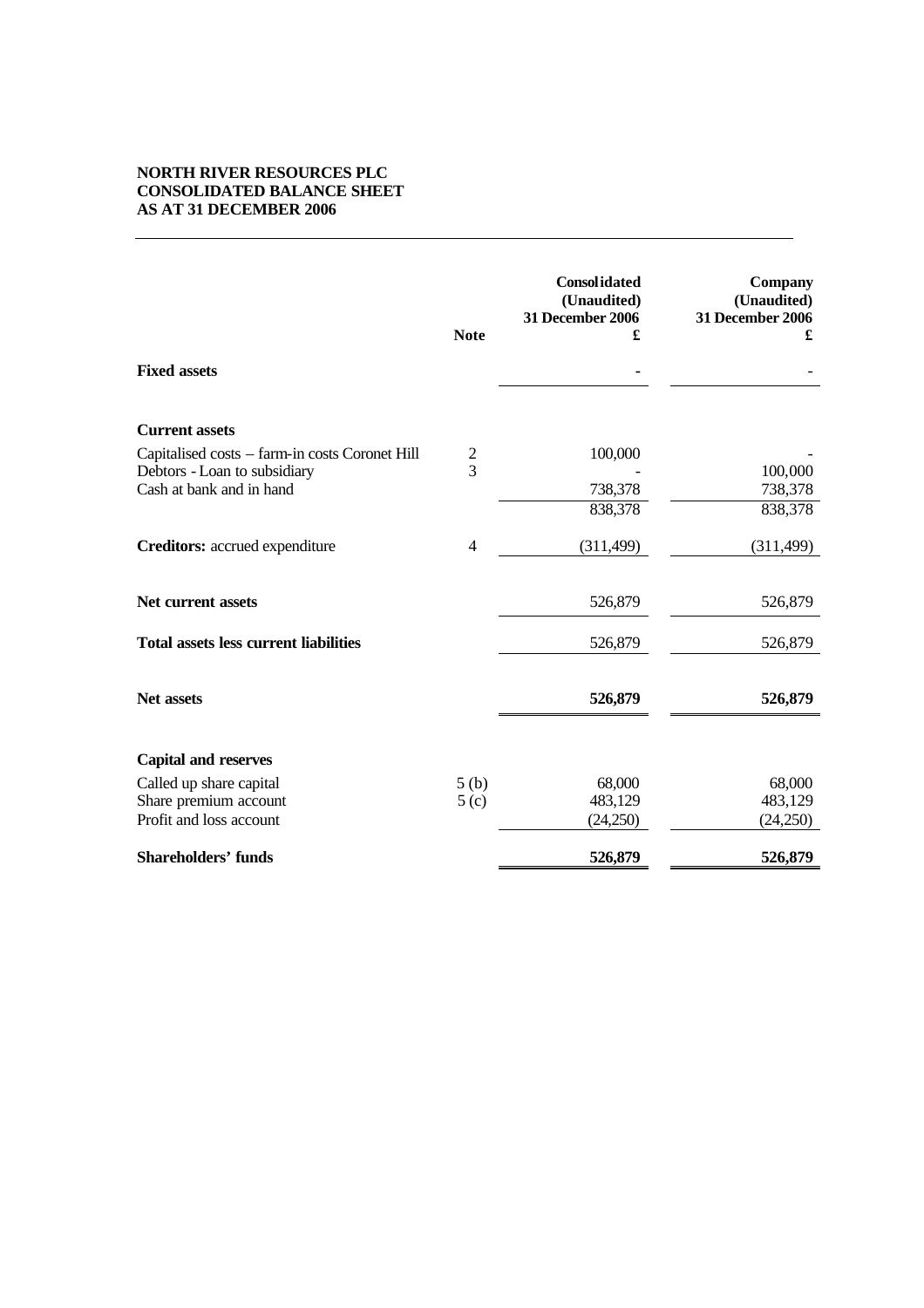## **NORTH RIVER RESOURCES PLC CONSOLIDATED CASH FLOW STATEMENT FOR THE PERIOD ENDED 31 DECEMBER 2006**

|                                                                                   | <b>Consolidated</b><br>(Unaudited)<br>period ended<br><b>31 December 2006</b><br>£ | <b>Company</b><br>(Unaudited)<br>period ended<br><b>31 December 2006</b><br>£ |
|-----------------------------------------------------------------------------------|------------------------------------------------------------------------------------|-------------------------------------------------------------------------------|
| Net cash outflow from operating activities                                        | (1,018)                                                                            | (1,018)                                                                       |
| Returns on investments and servicing of<br>finance                                |                                                                                    |                                                                               |
| Interest income                                                                   | 758                                                                                | 758                                                                           |
| Gain on foreign exchange conversions                                              | 2,094                                                                              | 2,094                                                                         |
| Net cash inflow before financing                                                  | 1,834                                                                              | 1,834                                                                         |
| <b>Financing</b><br>Proceeds from issue of shares<br>Costs of the issue of shares | 754,000<br>(17, 456)                                                               | 754,000<br>(17, 456)                                                          |
| Net cash inflow from financing                                                    | 736,544                                                                            | 736,544                                                                       |
| Increase in cash                                                                  | 738,378                                                                            | 738,378                                                                       |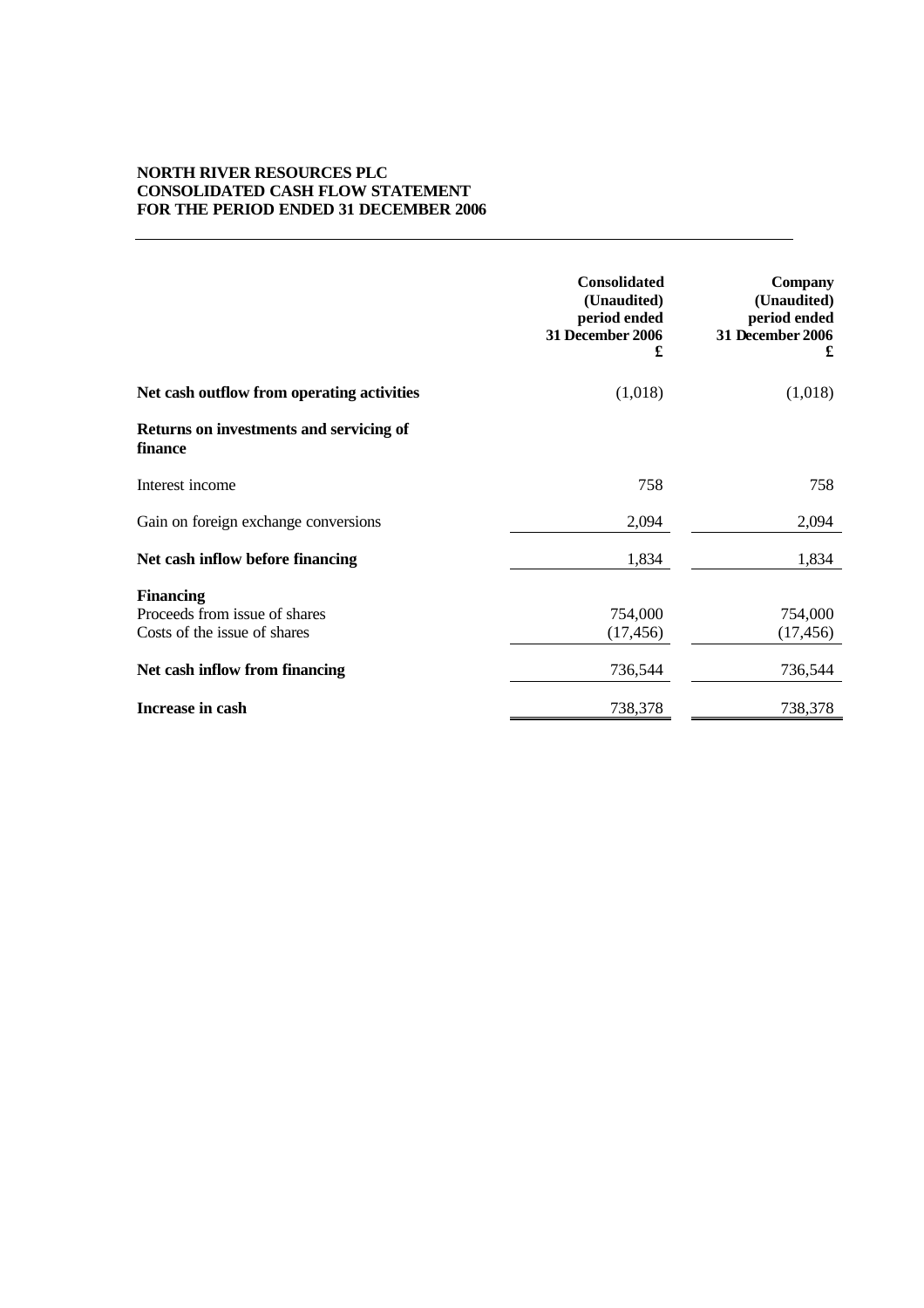# **NORTH RIVER RESOURCES PLC NOTES TO THE FINANCIAL INFORMATION**

#### **1. Accounting policies**

#### *Accounting convention*

The financial information has been prepared under the historical cost convention.

#### *Compliance with accounting standards*

The financial information has been prepared in accordance with the applicable United Kingdom Accounting Standards (United Kingdom Generally Accepted Accounting Practice), which have been applied consistently.

### *Mineral rights and reserves*

The company follows the "full cost" method of accounting for the costs associated with exploration, appraisal, development and production of mineral reserves. Evaluated mineral assets are held in separately designated geographical cost pools. The costs of acquisition of property (including rights and concessions), geological and geophysical costs, costs of field production facilities, and plant and equipment are classified as tangible assets if they relate to proved and probable mineral properties.

All costs associated with property acquisition, exploration and development are capitalised regardless of whether they result in commercial discoveries or not. Producing mineral assets are depleted by pool on a unit of production method in the proportion of actual production for the period to the total remaining commercial reserves. Reserves are those estimated at the end of the period plus production during the period. For depletion purposes only, the cost base includes costs of capital assets and anticipated future development expenditure.

Pre-license acquisition, exploration and appraisal costs of individual license interests are held outside cost pools until the existence or otherwise of commercial reserves are established. These costs remain un-depreciated as intangible exploration and development costs until this determination is made. When a positive determination is made the cost is transferred to a cost pool and depreciated. If a license interest is determined to be non-commercial the cost is written off.

#### *Foreign currencies*

Transactions in foreign currencies are recorded using the rate of exchange ruling at the date of the transaction. Monetary assets and liabilities denominated in foreign currencies are translated using the rate of exchange ruling at the balance sheet date and the gains or losses on translation are included in the profit and loss account.

#### *Principles of consolidation*

The consolidated financial statements are prepared by combining the financial statements of all the entities that comprise the consolidated entity, being the company (the parent entity) and its subsidiaries. A list of subsidiaries appears in Note 7. Consistent accounting policies are employed in the preparation and presentation of the consolidated financial statements.

On acquisition, the assets, liabilities and contingent liabilities of a subsidiary are measured at their fair values at the date of acquisition. Any excess of the cost of acquisition over the fair values of the identifiable net assets acquired is recognised as goodwill. If, after reassessment, the fair values of the identifiable net assets acquired exceeds the cost of acquisition, the deficiency is credited to profit and loss in the period of acquisition.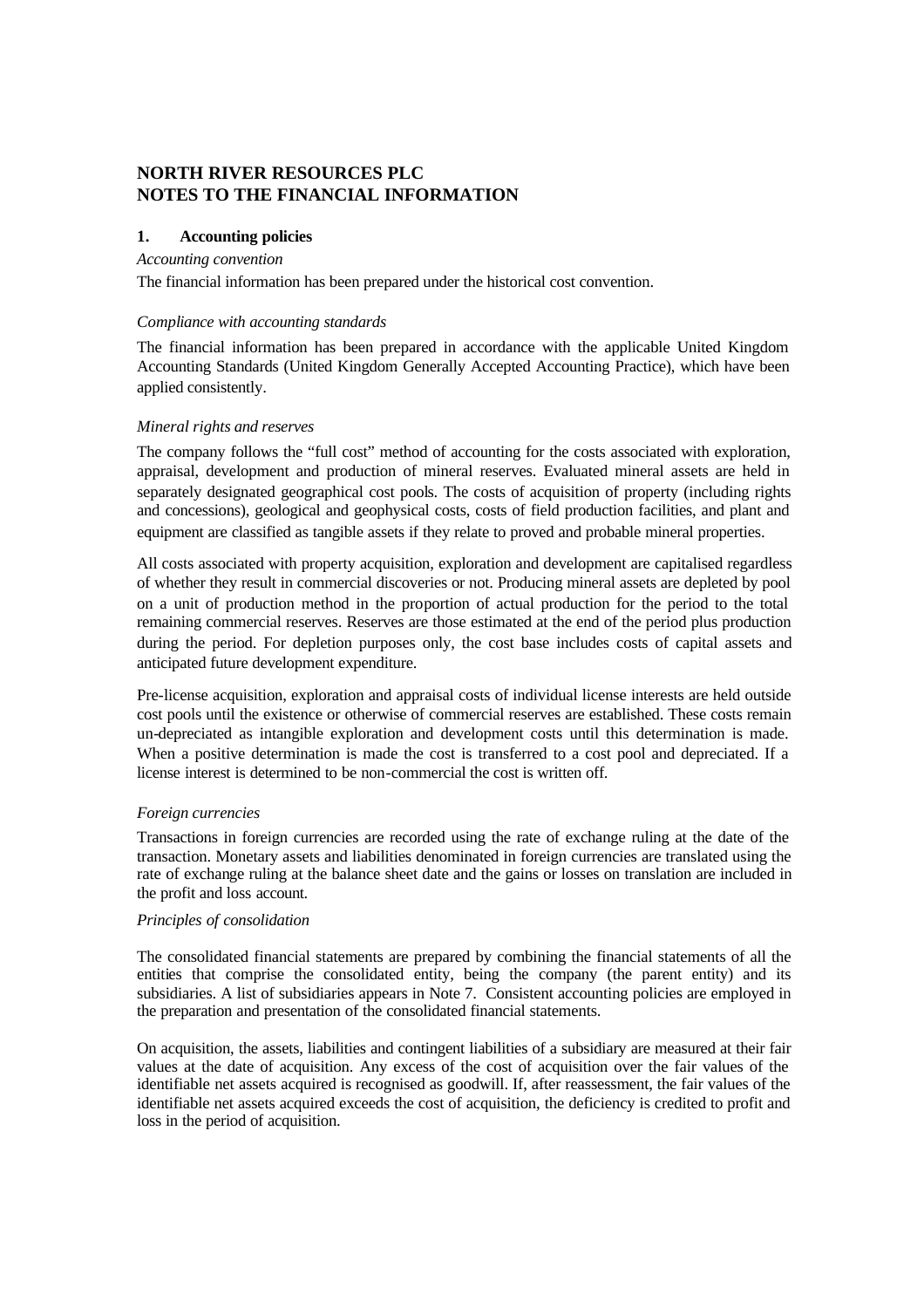The interest of minority shareholders is stated at the minority's proportion of the fair values of the assets and liabilities recognised.

The consolidated financial statements include the information and results of each subsidiary from the date on which the company obtains control and until such time as the company ceases to control such entity.

In preparing the consolidated financial statements, all intercompany balances and transactions, and unrealised profits arising within the consolidated entity are eliminated in full.

# **NORTH RIVER RESOURCES PLC NOTES TO THE FINANCIAL INFORMATION**

|    |                                                       | <b>Consolidated</b><br>(Unaudited)<br>31 December 2006<br>£    | Company<br>(Unaudited)<br><b>31 December 2006</b><br>£ |
|----|-------------------------------------------------------|----------------------------------------------------------------|--------------------------------------------------------|
| 2. | <b>Intangible assets</b>                              |                                                                |                                                        |
|    | Coronet Hill Project - farm-in costs                  | 100,000                                                        |                                                        |
| 3. | <b>Debtors</b>                                        |                                                                |                                                        |
|    | Loan to subsidiary - North River<br>Resources Pty Ltd |                                                                | 100,000                                                |
| 4. | <b>Creditors</b>                                      |                                                                |                                                        |
|    | Trade payables – accrued expenditure                  | 311,499                                                        | 311,499                                                |
|    |                                                       | <b>Consolidated</b><br>(Unaudited)<br>31 December<br>2006<br>£ | Company<br>(Unaudited)<br><b>31 December 2006</b><br>£ |
| 5. | Share capital                                         |                                                                |                                                        |
|    | a) Authorised                                         |                                                                |                                                        |
|    | 10,000,000,000 Ordinary shares of 0.1p each           | 10,000,000,000                                                 | 10,000,000                                             |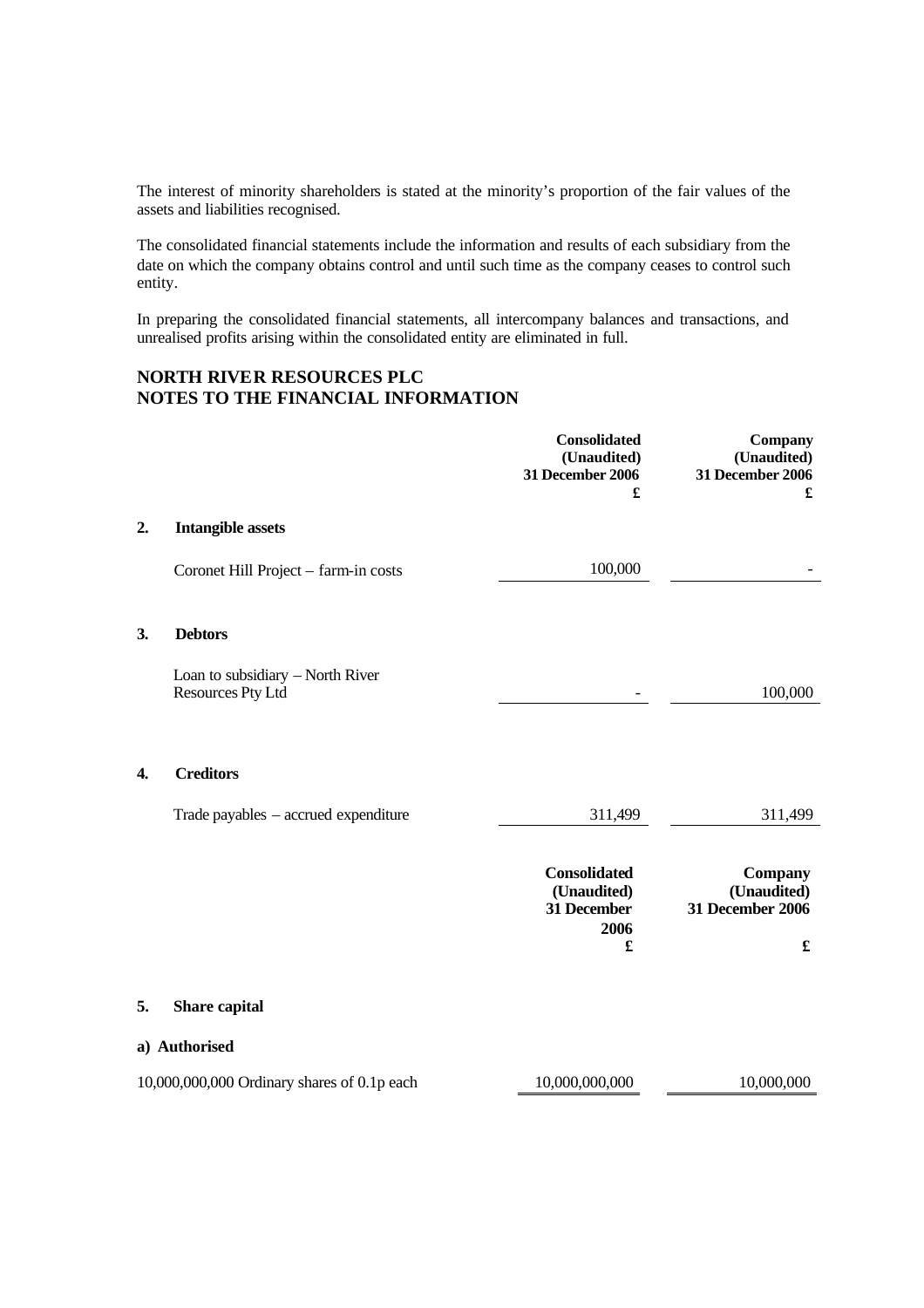### **b) Issued and fully paid**

| Ordinary shares of 0.1p each | 68,000,000               | 68,000     |
|------------------------------|--------------------------|------------|
|                              |                          |            |
| c) Share Premium Reserve     |                          |            |
| Ordinary shares of 4.9p each | 13,999,998               | 686,000    |
| Cost of capital              | $\overline{\phantom{a}}$ | (202, 871) |
|                              | 13,999,998               | 483,129    |

# **NORTH RIVER RESOURCES PLC NOTES TO THE FINANCIAL INFORMATION**

### **5. Share capital** *(continued)*

| d)<br>Movement in issued and fully paid<br>capital and share premium reserve | <b>Number</b> | <b>Issued and fully</b><br>paid capital<br>£ | <b>Share premium</b><br>reserve<br>£ |
|------------------------------------------------------------------------------|---------------|----------------------------------------------|--------------------------------------|
| Issued on incorporation                                                      | 2             |                                              |                                      |
| Issued on 30 November 2006                                                   | 54,000,000    | 54,000                                       |                                      |
|                                                                              | 54,000,002    | 54,000                                       |                                      |
| Issued on 8 December 2006                                                    | 13,999,998    | 14,000                                       | 686,000                              |
|                                                                              | 68,000,000    | 68,000                                       | 686,000                              |
| Costs of the issue capital                                                   |               |                                              | (202, 871)                           |
|                                                                              | 68,000,000    | 68,000                                       | 483.129                              |

### **e) Options**

Option Agreements dated 18 December 2006 between the Company and each of Westwind Capital, Corporate Synergy and Ascent Capital pursuant to which the Company has granted Westwind Capital, Corporate Synergy and Ascent Capital Options to subscribe for 2,000,000 Ordinary Shares, exercisable at any time from Admission and from time to time until the fifth anniversary of Admission. The exercise price is 5 pence per ordinary share.

## **6. Employees**

*Number of employees*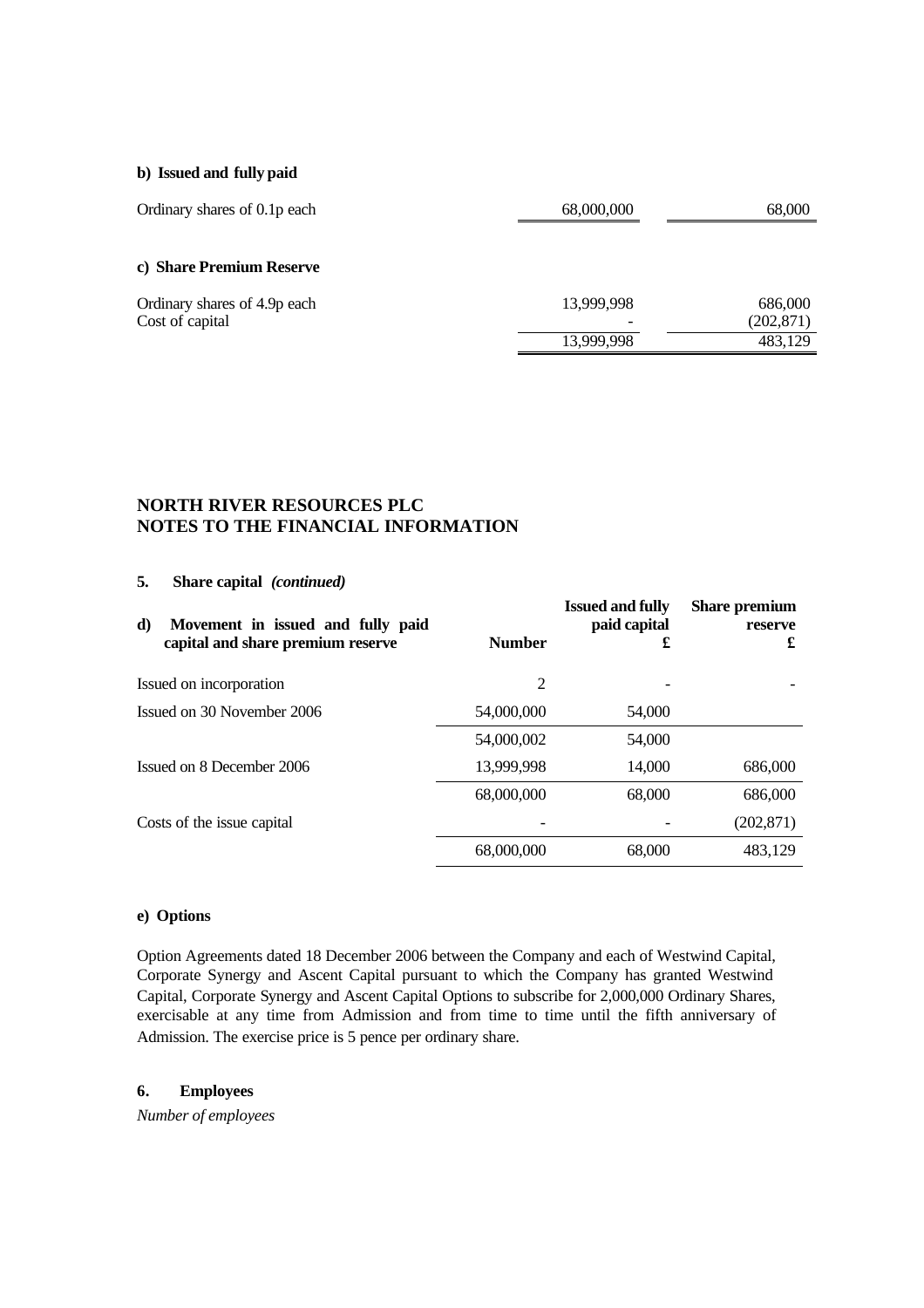There were no employees during the period apart from the directors.

# **7. Subsidiary undertakings**

| Name of company<br>business                  | Country   | Holding       | Proportion<br>held | <i>Nature</i> | $\sigma f$ |
|----------------------------------------------|-----------|---------------|--------------------|---------------|------------|
| North River Resources Pty Ltd<br>exploration | Australia | Ordinary      | 100%               | Mineral       |            |
|                                              |           | <b>Shares</b> |                    |               |            |

On 28 August 2006, North River acquired the entire issued capital of North River Resources Pty Ltd.

# **NORTH RIVER RESOURCES PLC NOTES TO THE FINANCIAL INFORMATION**

# 8. **Subsequent events**

There has been no matter or circumstance, other than those mentioned above, that has arisen, since the end of the half-year and up to the date of this report, that has significantly affected, or may significantly affect:

- 1. the Company's operations in future financial years, or
- 2. the results of those operations in future financial years, or<br>3. the Company's state of affairs in future financial years.
- the Company's state of affairs in future financial years.

### **9. Nature of the financial information**

The financial information presented above does not constitute statutory accounts for the period under review.

END

| l<br>Close: |
|-------------|
|-------------|

**London Stock Exchange plc is not responsible for and does not check content on this Website. Website users are responsible for checking content. Any news item (including any prospectus) which is addressed solely to the persons and countries specified therein should not be relied upon other than by such persons and/or outside the specified countries. Terms and conditions, including restrictions on use and distribution apply.**